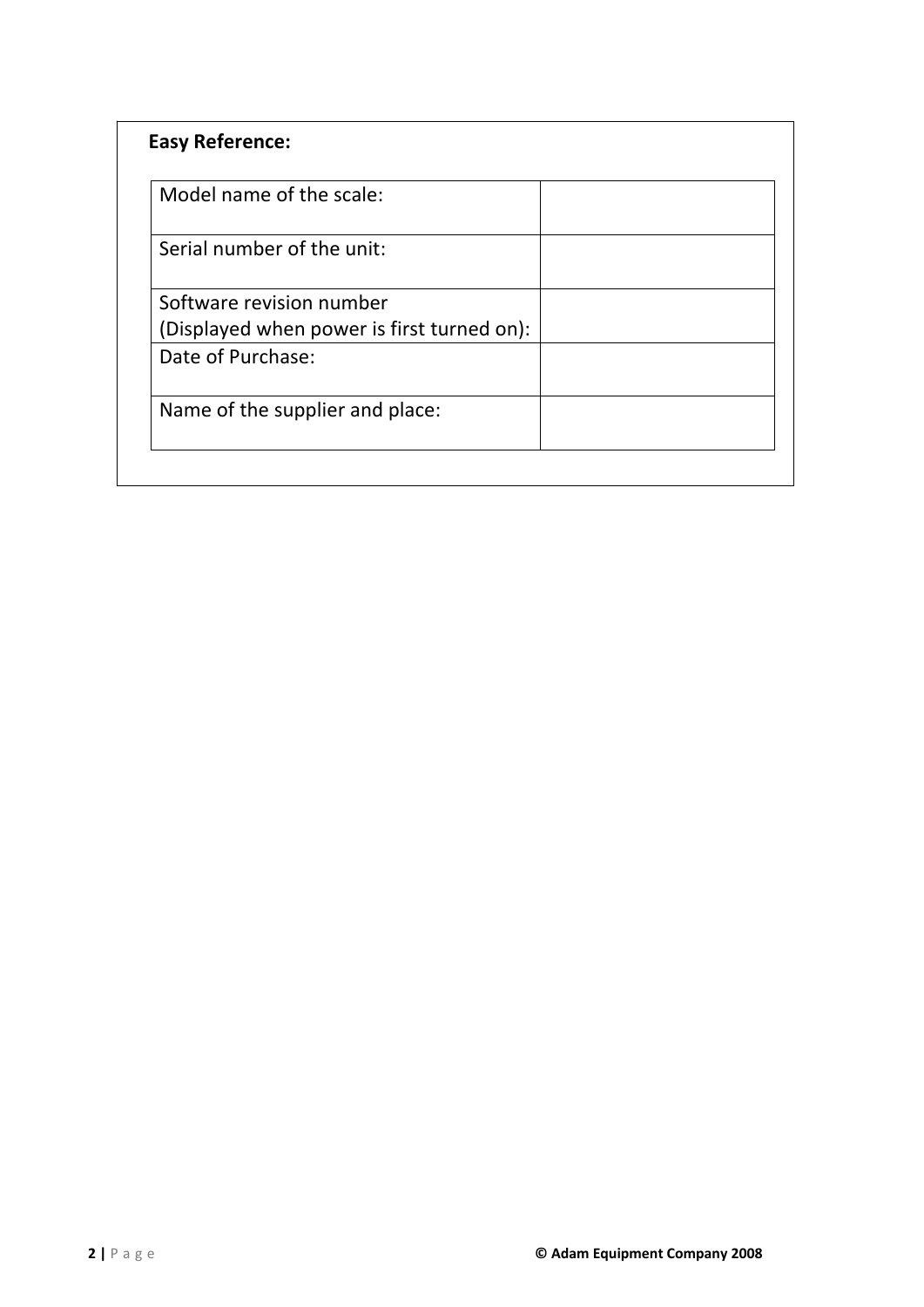# <span id="page-2-0"></span>**1.0 CONTENTS**

| 1.0 |                                        |  |
|-----|----------------------------------------|--|
| 2.0 |                                        |  |
| 3.0 |                                        |  |
| 3.1 | UNPACKING AND SETTING UP YOUR SCALE  4 |  |
| 3.2 |                                        |  |
| 4.0 |                                        |  |
| 4.1 |                                        |  |
| 4.2 |                                        |  |
| 4.4 |                                        |  |
| 5.0 |                                        |  |
| 5.1 |                                        |  |
| 6.0 |                                        |  |
| 7.0 |                                        |  |
|     |                                        |  |
| 7.2 |                                        |  |
| 8.0 |                                        |  |
| 9.0 |                                        |  |

# **2.0 INTRODUCTION**

Thank you for purchasing the **DuneTM** compact scales, Every **Dune** is equipped with the features you really need: AC adapter, auto-calibration through the keypad, lowbattery indicator, and overload indicator. With its alternate battery operation, splash‐proof key pad, and sturdy plastic construction throughout, the Dune will deliver accurate readings both indoors and out.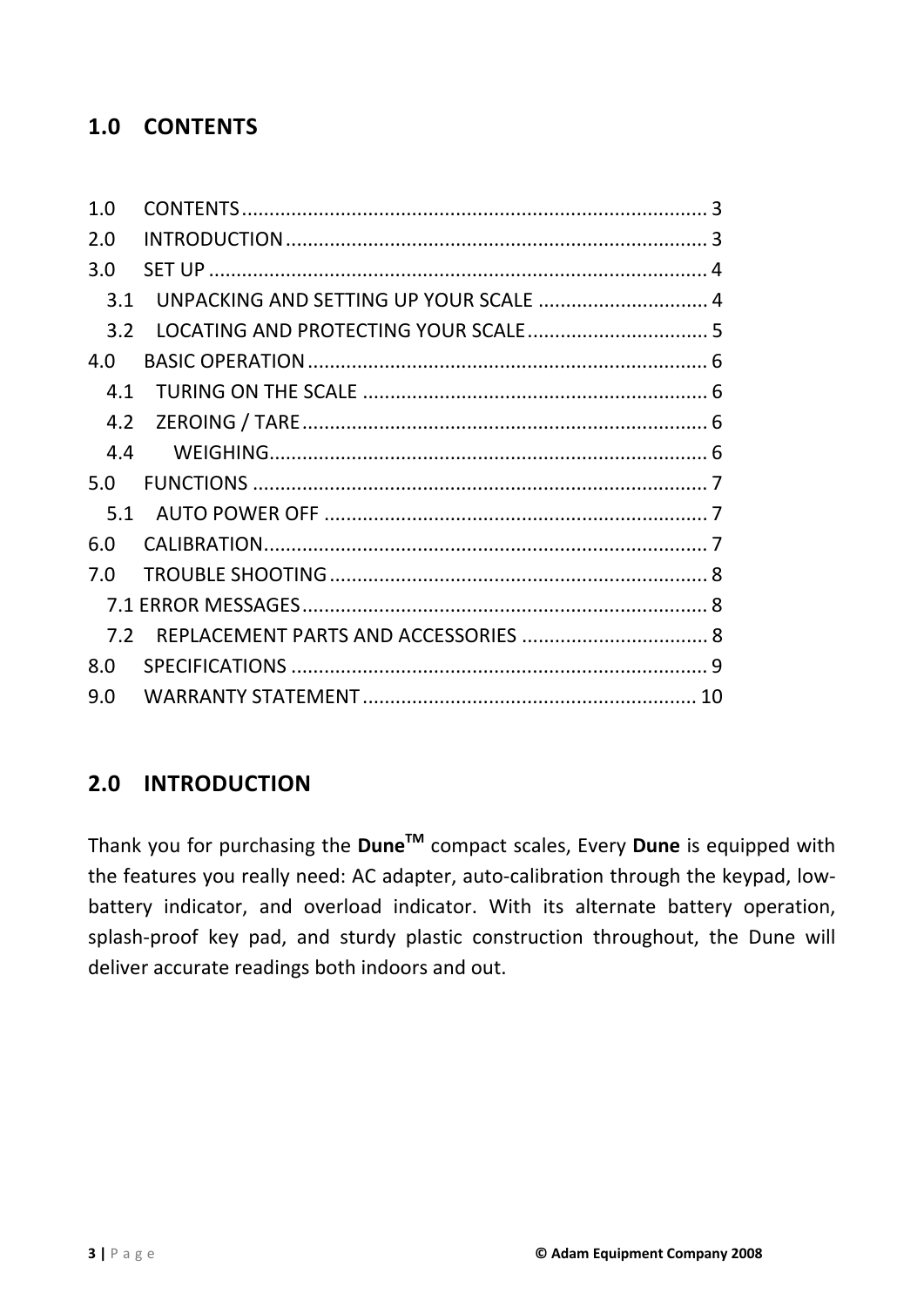## <span id="page-3-0"></span>**3.0 SET UP**

#### *3.1 UNPACKING AND SETTING UP YOUR SCALE*

1) Remove the top pan and card board packaging between top pan and machine.

2) Connect the power adapter to the socket on the back of the machine.



#### **Installing Batteries:**

Remove the battery compartment cover and insert six batteries (R6P/LR6 /AA size) into the battery compartment taking extreme care that the polarities plus and minus are observed.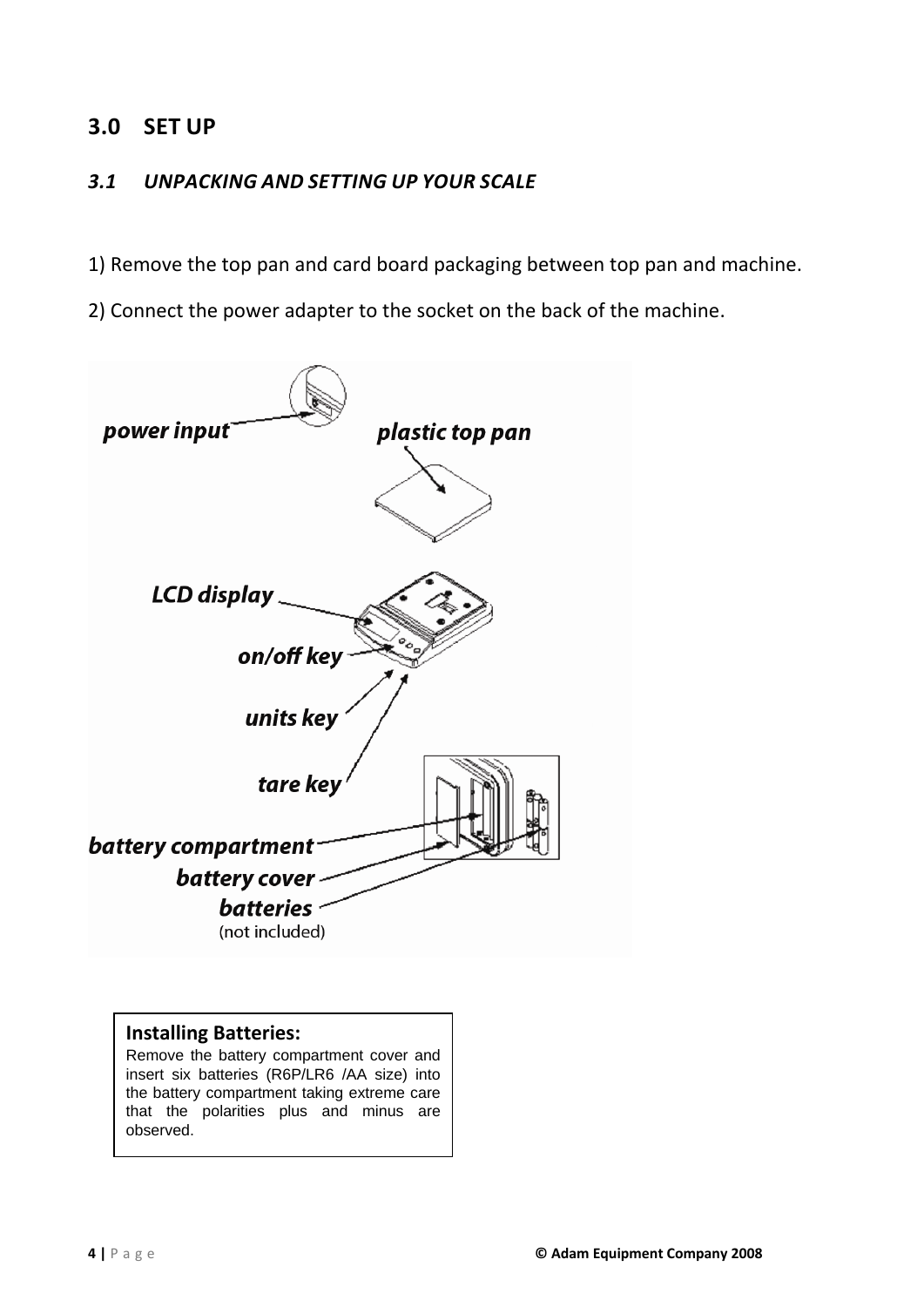## <span id="page-4-0"></span>*3.2 LOCATING AND PROTECTING YOUR SCALE*

In order to keep you scale functioning at its best we suggest that you do the following:

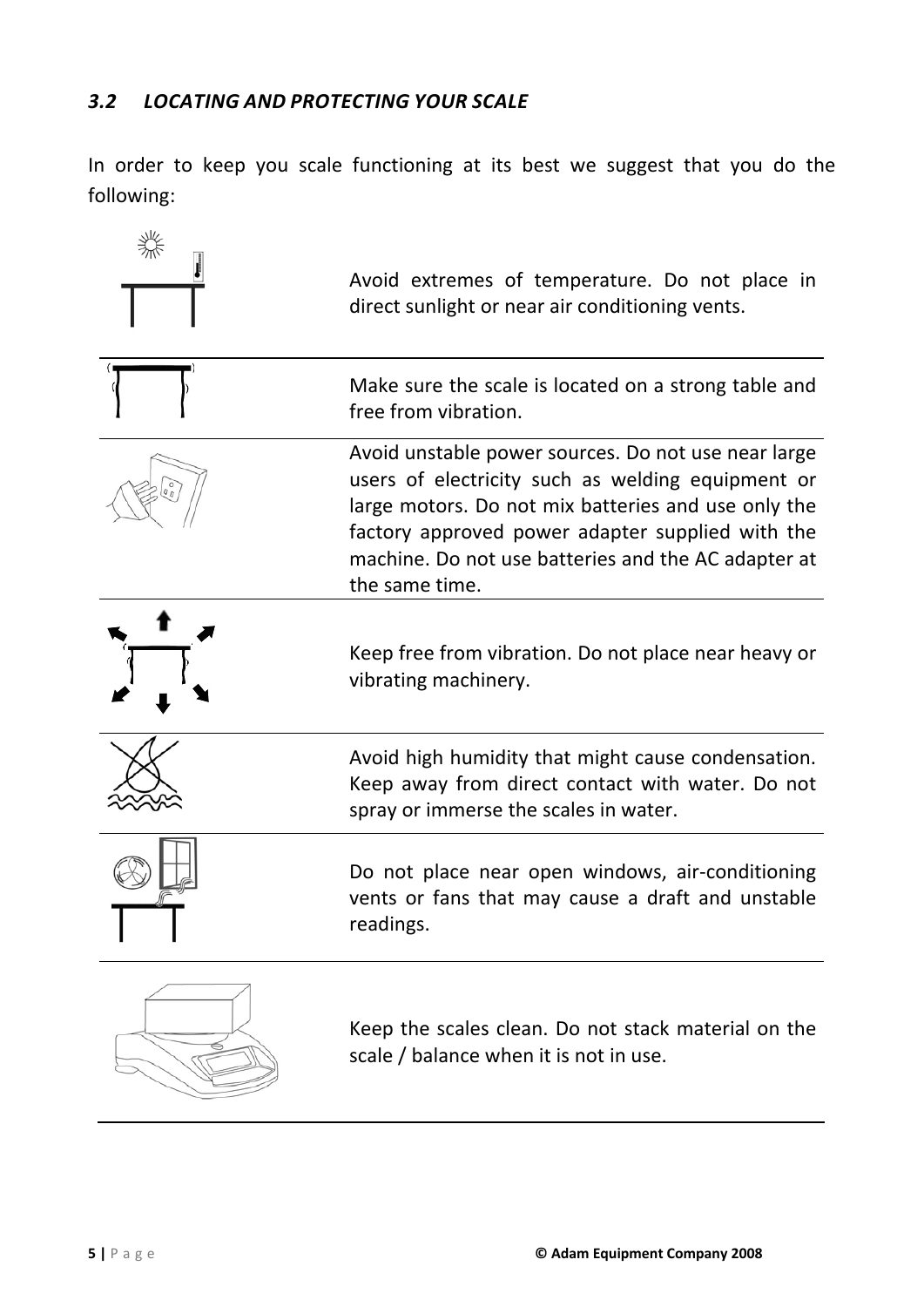# <span id="page-5-0"></span>**4.0 BASIC OPERATION**

### *4.1 TURING ON THE SCALE*

Plug in the unit using the AC adapter or use batteries. Do not use battery power and the AC adapter at the same time.

- 1) To turn on press the **[on/off]**  key once and release. All of the segments on the display will light up, then the display shows zero >0<
- 2) The scale is ready to be use.
- 3) To turn the scale off after use press the **[on/off]** key again. There is an auto power‐off function that will automatically turn the unit off after 4 min of inactivity or no change in the weight reading.

### *4.2 ZEROING / TARE*

You can press the **[Tare]** key to set a new zero point and show the zero reading if the weight reading is less than 4% of the total of the maximum capacity of the scale. This may be necessary if the weight is not reading zero with nothing on the platform. The zero indicators will light up:  $>0$ <.

If you are using a container to weigh then you can place this on the platform and press the **[Tare]** key, providing the container weight is more than 4% of the maximum capacity of the scale, the display will show zero and tare indicator will light up. You can then weigh your object in the container. Taring weight subtracts from the total scale capacity.

**Note:** When the container is removed a negative value will be shown. If the scale was tared just before removing the container, this value is the gross weight of the container plus all products which were removed.

#### *4.4 WEIGHING*

To determine the weight of a sample, first tare an empty container (if used), then place the sample in the container. The display will show the weight and the unit of weight currently in use.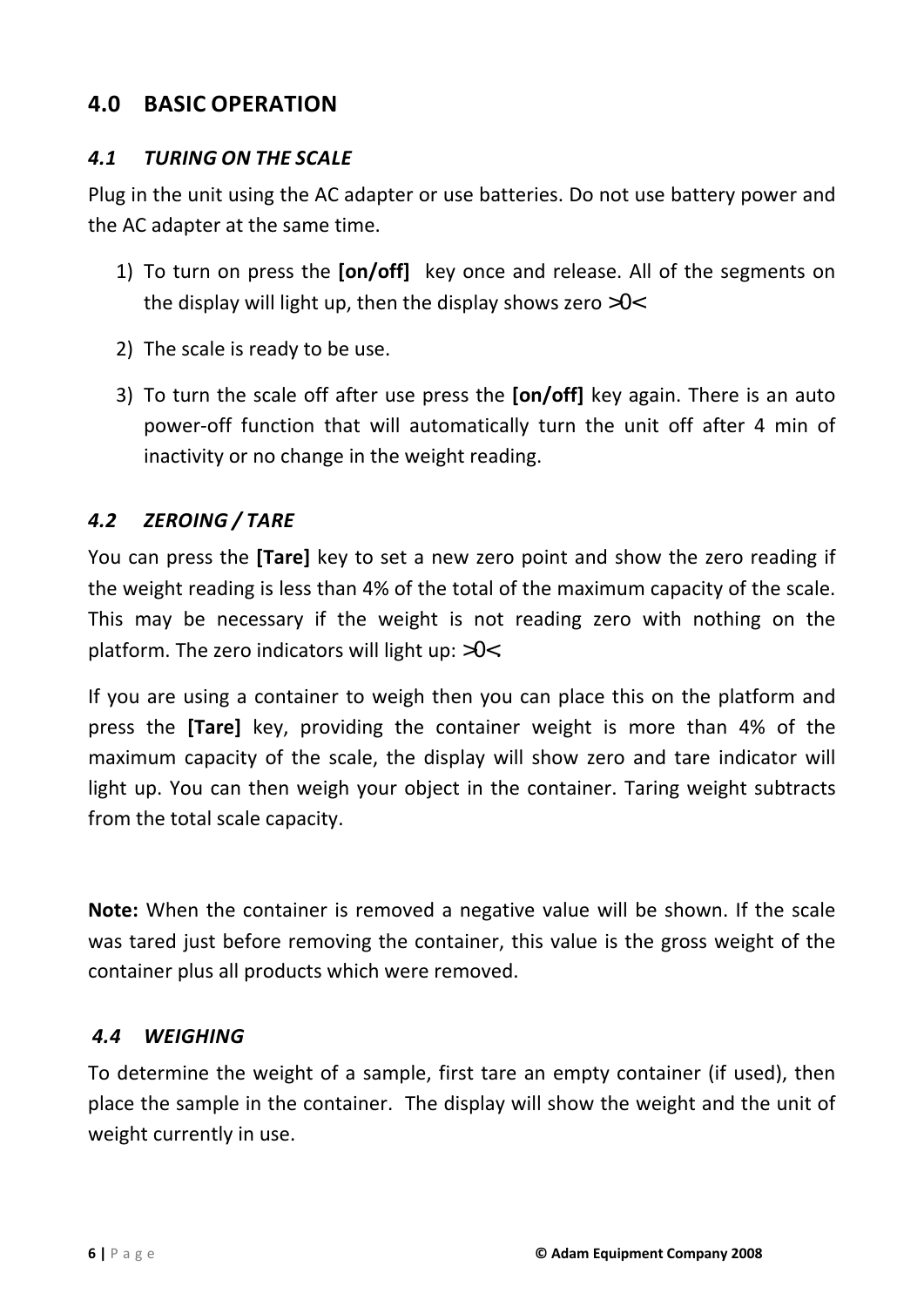# <span id="page-6-0"></span>**5.0 FUNCTIONS**

## *5.1 AUTO POWER OFF*

The auto power off helps conserve power when using on battery or the AC adapter, the machine will automatically turn off after 4 min of inactive use or no change in the displayed weight.

# **6.0 CALIBRATION**

Before calibrating the Dune series it is best to turn on the unit for about 1 min to let the components warm up.

- 1) Press **[on/off]** key to turn the power on, if it is not already.
- 2) Press and hold the **[Unit]** key, until "CAL" is displayed
- 3) Remove any weight from the pan.
- 4) Press the **[Unit]** key, the display will flash "CAL" them will show the cal mass required. If the cal mass is not displayed then the machine is not stable or is not within a zero range. Turn off the unit and try zeroing the display before trying another calibration.
- 5) Place the appropriate calibration mass on the scale:

| <b>Model</b>    | <b>Calibration Mass</b> |  |
|-----------------|-------------------------|--|
| <b>DCT 201</b>  | 200 <sub>g</sub>        |  |
| <b>DCT 2000</b> | 2000g                   |  |
| <b>DCT 5000</b> | 5000g                   |  |

- 6) After the stable reading the display will show "PASS" then revert to the weighing mode. If the calibration does not pass the display will show "**FAIL**" and shut off.
- 7) The calibration is now finished. If the calibration is correct, the display will show the weight value.

**NOTE:** If the calibration fails retry, if it still fails then there may be damage to the mechanics or an issue with the power. If you do not follow the procedures in a timely manner the machine will automatically switch off and the calibration will not be accepted.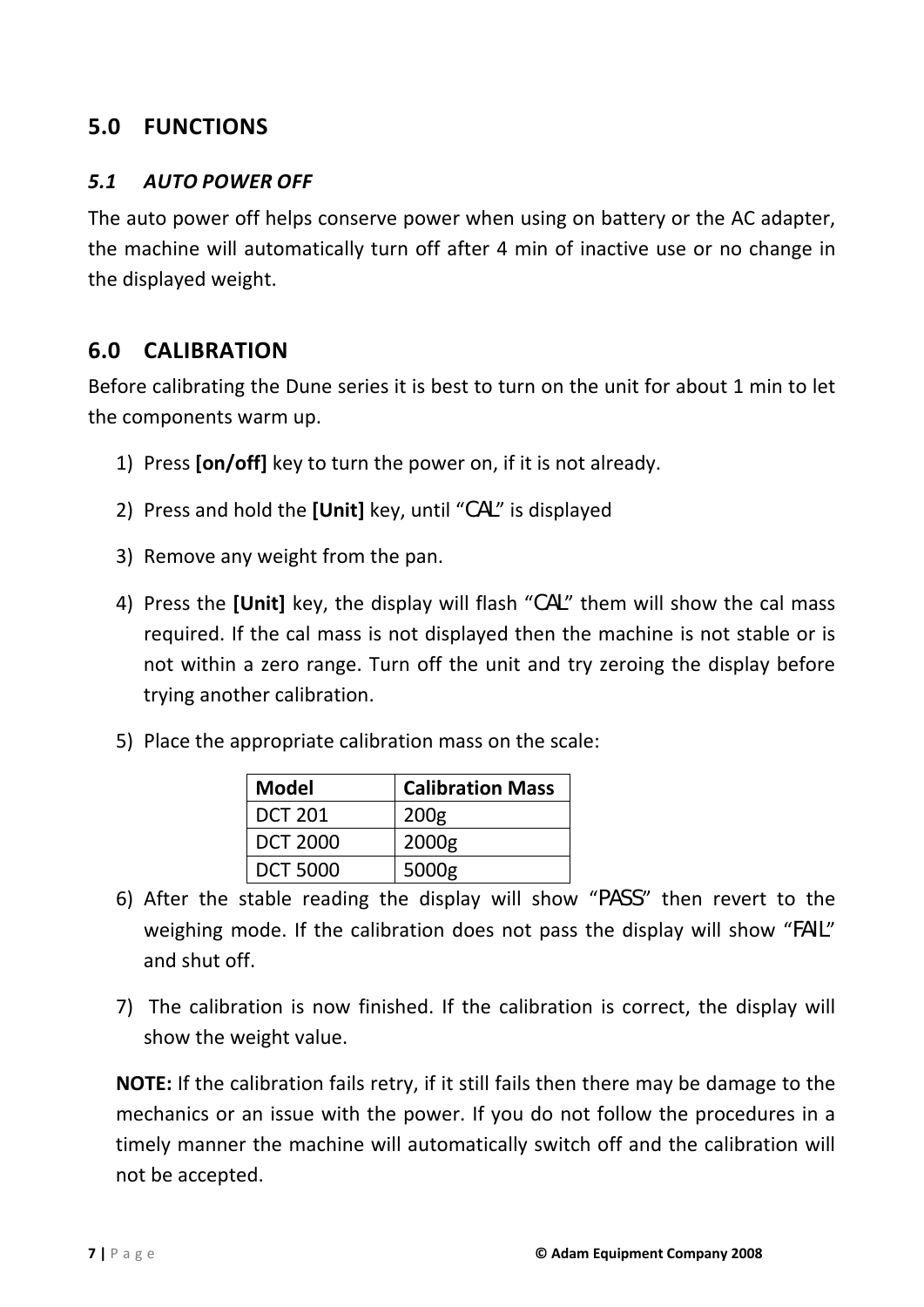# <span id="page-7-0"></span>**7.0 TROUBLE SHOOTING**

#### *7.1 ERROR MESSAGES*

If an error message is shown, repeat the step that caused the message. If the error message is still shown then contact your dealer for support.

| <b>ERROR</b><br><b>CODE</b> | <b>DESCRIPTION</b>       | <b>POSSIBLE CAUSES</b>                                                                                                                                                                         |  |
|-----------------------------|--------------------------|------------------------------------------------------------------------------------------------------------------------------------------------------------------------------------------------|--|
| $0 - Ld$                    | Overload                 | Remove weight from the pan. Make<br>sure the machine is reading zero<br>before weighing. Do not over load<br>the pan. If the problem recurs<br>calibrate. Possible damage to the<br>mechanics. |  |
| OUt <sub>2</sub>            | Out of Zero reading      | Make sure the pan is fitted correctly.<br>Make sure nothing is touching the<br>pan when turning on the unit.<br>Calibrate the machine. Possible<br>damage to the mechanics.                    |  |
| <b>UnSt</b>                 | Unstable                 | Make sure the balance is on a flat<br>surface and away from vibration.<br>Possible damage to the mechanics.                                                                                    |  |
| $LO$ or $E =$               | Low Battery indicator    | Change the batteries or use on the<br>power adapter.                                                                                                                                           |  |
| <b>ErrE</b>                 | E-Prom error             | Software error turn off and restart.<br>Contact Adam Equipment or your<br>dealer for further assistance.                                                                                       |  |
|                             | No Power when turning on | Change the batteries or use on the<br>power adapter.                                                                                                                                           |  |

#### *7.2 REPLACEMENT PARTS AND ACCESSORIES*

If you need to order any spare parts and accessories, contact your supplier or Adam Equipment. A partial list of the more common items follows:

| Part Number | Description         |  |
|-------------|---------------------|--|
| 9402        | AC adapter          |  |
|             | (Country Dependent) |  |
| 9401        | Plastic pan         |  |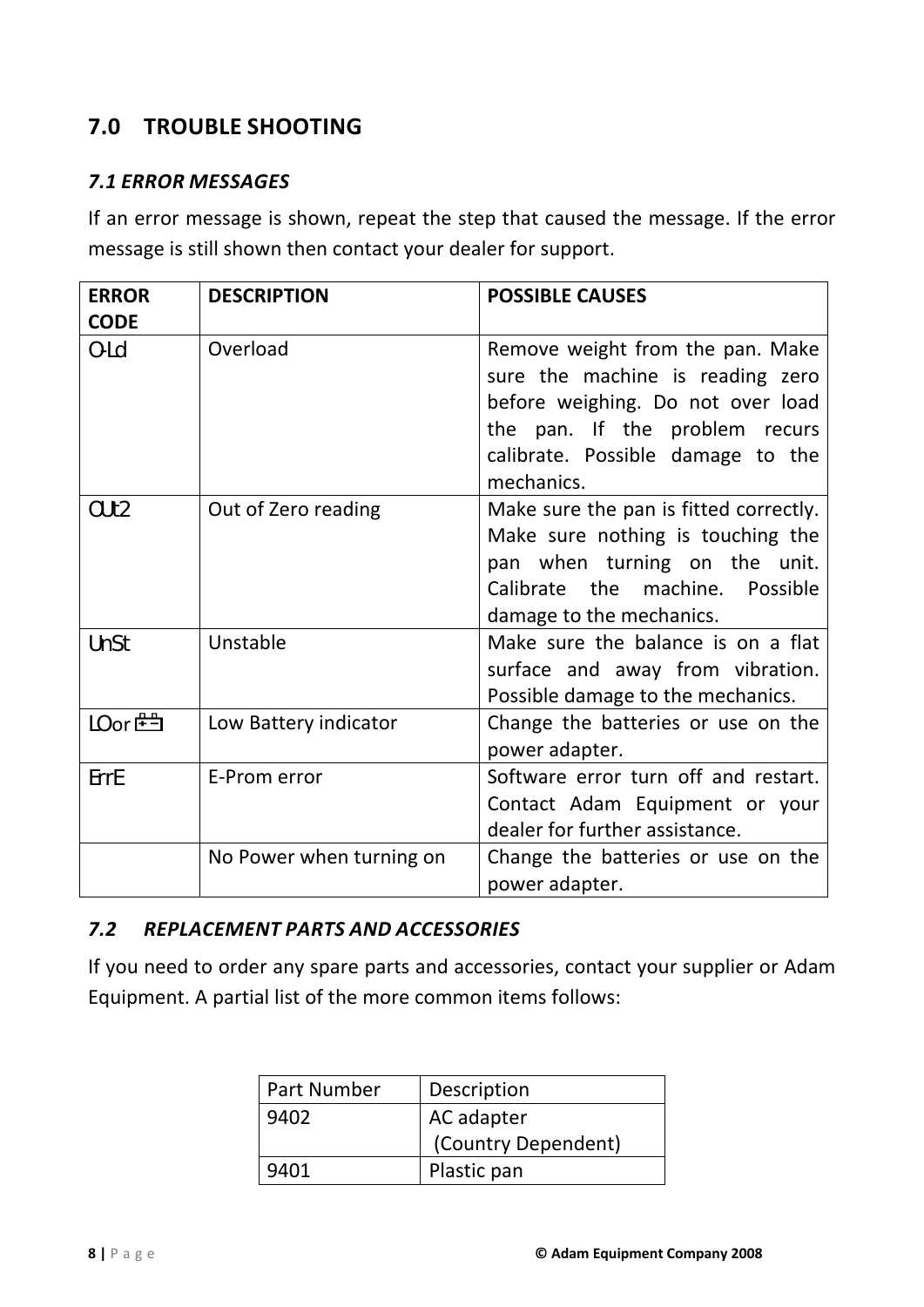# <span id="page-8-0"></span>**8.0 SPECIFICATIONS**

| Model #                   | <b>DCT-201</b>                              | <b>DCT-2000</b>   | <b>DCT-5000</b> |  |
|---------------------------|---------------------------------------------|-------------------|-----------------|--|
| <b>Maximum Capacity</b>   | 200 <sub>g</sub>                            | 2000g             | 5000g           |  |
| Readability               | 0.1 <sub>g</sub>                            | 1g                | 2g              |  |
| Repeatability (Std Dev)   | 0.1 <sub>g</sub>                            | 1g                | 2g              |  |
| Linearity ±               | 0.2g                                        | 2g                | 4g              |  |
| <b>Units of Measure</b>   | g / oz                                      | $g$ / lb /oz      |                 |  |
| <b>Stabilisation Time</b> | 2 seconds                                   |                   |                 |  |
| Operating                 | 0ºC to 40°C                                 |                   |                 |  |
| Temperature               | 32ºF to 104ºF                               |                   |                 |  |
| Power Supply              | 12VAC @ 150mA adapter or 6x AA batteries    |                   |                 |  |
| Calibration               | Push button calibration using external mass |                   |                 |  |
| <b>Calibration Mass</b>   | 200 <sub>g</sub>                            | 2000 <sub>g</sub> | 5000g           |  |
| Display                   | 5 digit LCD display 15mm high               |                   |                 |  |
| <b>Balance Housing</b>    | <b>ABS Plastic</b>                          |                   |                 |  |
| Pan Size                  | 145 x 145mm                                 |                   |                 |  |
|                           | $5.8'' \times 5.8''$                        |                   |                 |  |
| <b>Overall Dimensions</b> | 145 x 210 x 40mm                            |                   |                 |  |
| $(w \times d \times h)$   | 5.8" x 8.3" x 1.6"                          |                   |                 |  |
| <b>Gross Weight</b>       | 1kg, 2.2lb                                  |                   |                 |  |
| Features                  | Low battery, Stable and Zero indications    |                   |                 |  |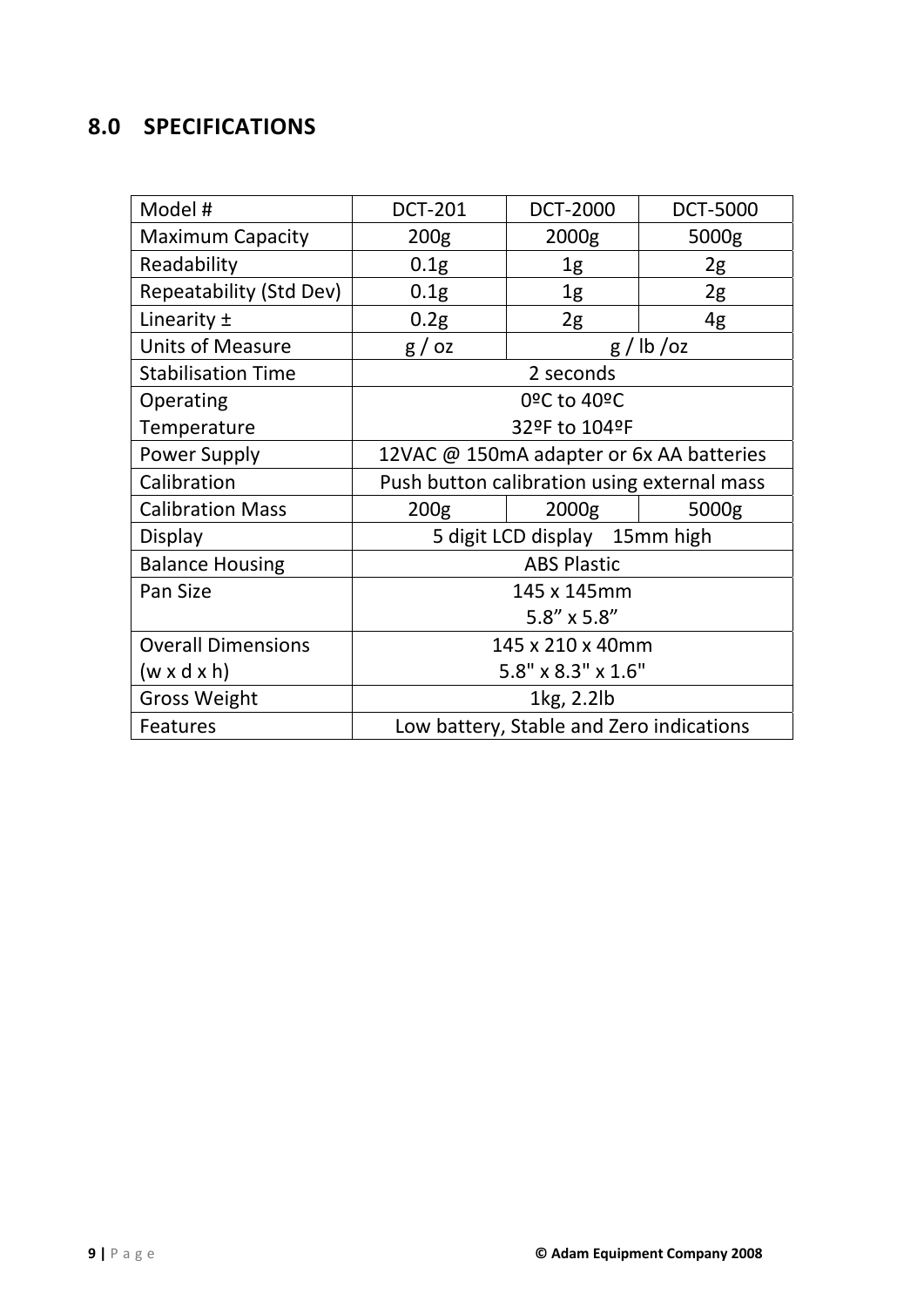# <span id="page-9-0"></span>**9.0 WARRANTY STATEMENT**

Adam Equipment offers Limited Warranty (Parts and Labour) for the components failed due to defects in materials or workmanship. Warranty starts from the date of delivery.

During the warranty period, should any repairs be necessary, the customer must inform the supplier or Adam Equipment. The company or its authorised Technician reserves the right to repair or replace any components at its own discretion. Any shipping costs involved in sending the faulty units to a service centre is the customers responsibility.

The warranty will cease to operate if the equipment is not returned in the original packaging and with correct documentation for a claim to be processed. All claims are at the sole discretion of Adam Equipment.

This warranty does not cover equipment where defects or poor performance is due to misuse, accidental damage, exposure to radioactive or corrosive materials, negligence, faulty installation, unauthorised modifications or attempted repair or failure to observe the requirements and recommendations as given in this User Manual.

Repairs carried out under the warranty does not extend the warranty period. Components removed during the warranty repairs become the company property.

The statutory right of the purchaser is not affected by this warranty. The terms of this warranty is governed by the English Law. For complete details on Warranty Information, see the terms and conditions of sale available on our web‐site.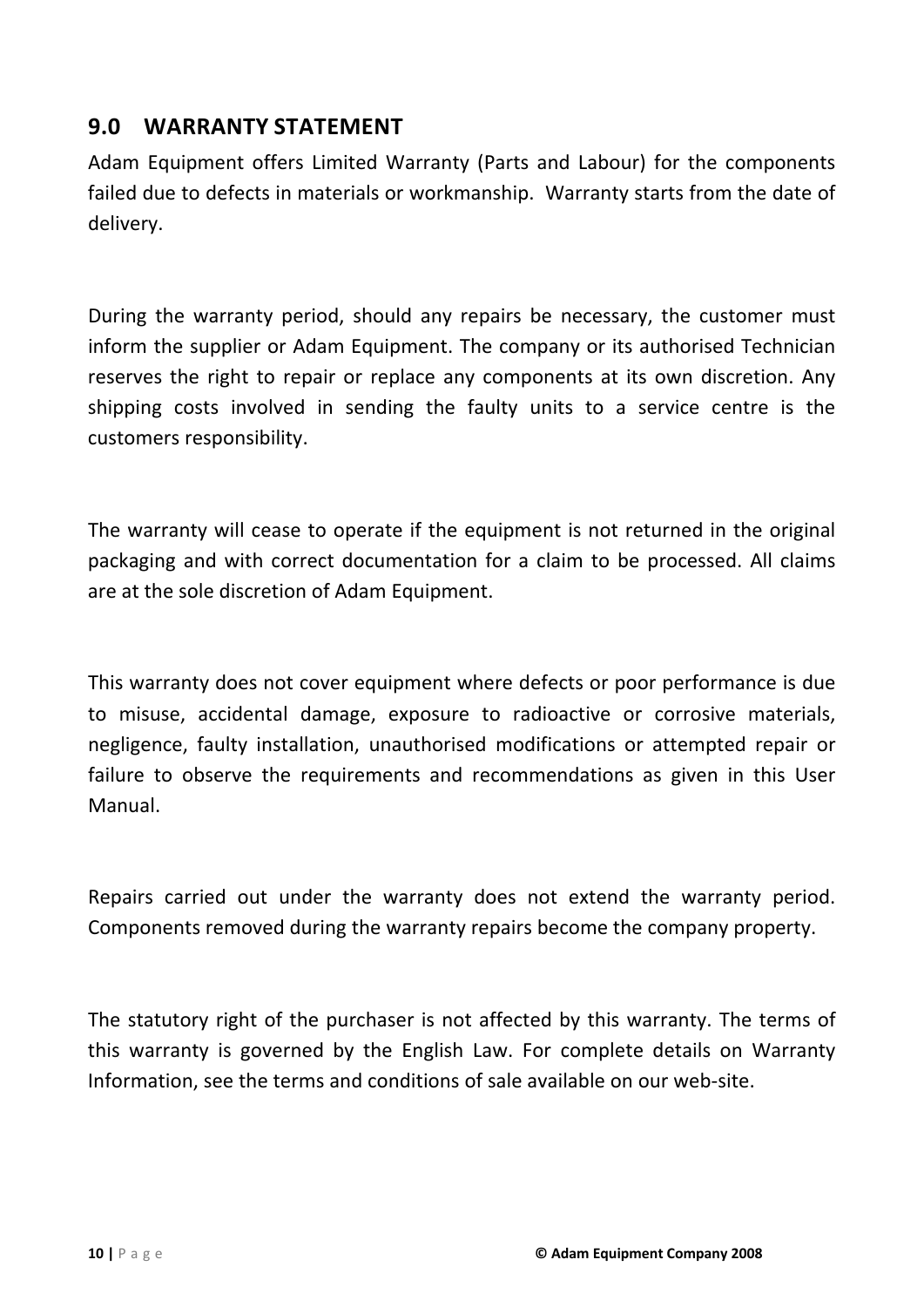#### **Manufacturer's Declaration of Conformity**

This product has been manufactured in accordance with the harmonised European standards, following the provisions of the below stated directives:

Electro Magnetic Compatibility Directive 2004/108/EN

Low Voltage Directive 73/23/EEC

Adam Equipment Co. Ltd. Bond Avenue, Denbigh East Milton Keynes, MK1 1SW United Kingdom

#### **FCC COMPLIANCE**

This equipment has been tested and found to comply with the limits for a Class A digital device, pursuant to Part 15 of the FCC Rules. These limits are designed to provide reasonable protection against harmful interference when the equipment is operated in a commercial environment. The equipment generates, uses, and can radiate radio frequency energy and, if not installed and used in accordance with the instruction manual, may cause harmful interference to radio communications. Operation of this equipment in a residential area is likely to cause harmful interference in which case the user will be required to correct the interference at his own expense.

Shielded interconnect cables must be employed with this equipment to insure compliance with the pertinent RF emission limits governing this device.

Changes or modifications not expressly approved by Adam Equipment could void the user's authority to operate the equipment.

#### **WEEE COMPLIANCE**



**Sealed Lead Acid Battery** Must be recycled Properly

Any Electrical or Electronic Equipment (EEE) component or assembly of parts intended to be incorporated into EEE devices as defined by European Directive 2002/95/EEC must be recycled or disposed using techniques that do not introduce hazardous substances harmful to our health or the environment as listed in Directive 2002/95/EC or amending legislation. Battery disposal in Landfill Sites is more regulated since July 2002 by regulation 9 of the Landfill (England and Wales) Regulations 2002 and Hazardous Waste Regulations 2005.

 $\in$